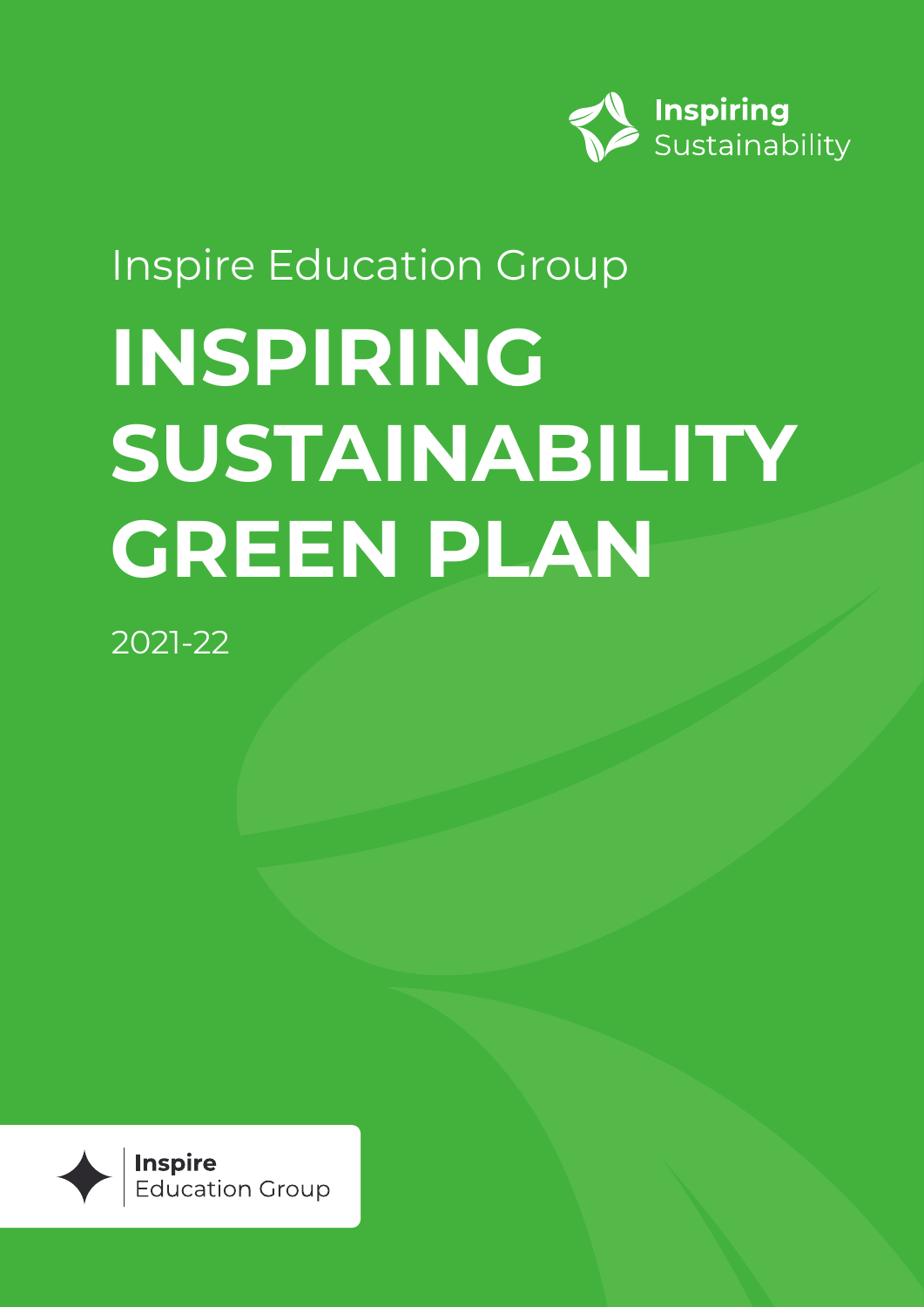# **INTRODUCTION**

## **To the Inspiring Sustainability Green Plan**

In the AoC's **Climate Action Roadmap for FE Colleges** we are reminded that climate change and ecological destruction are some of the biggest challenges of our time. Colleges have a moral duty to act; to make an impactful contribution to the UK government's target of net zero emissions by 2050. Our Inspiring Sustainability Green Plan captures the actions we are taking to reduce emissions, improve our natural environment and reduce the consumption of resources. It contains a wealth of initiatives, developments and awareness raising. It augments the Group's Environmental Initial Action Plan for Peterborough Environment City Trust (PECT) which is updated annually. It aligns with the Peterborough Climate Change Partnership Action Plan 2021 and is mapped to the DfE's **Sustainability & Climate Change Strategy** and **The Green College Commitment** of the AoC, both published in November 2021 to promote COP26.

Within IEG considerable progress has been made over a number of years across both campuses in recycling and waste reduction. Excellent and ongoing work led by the Group's Estates and Health & Safety team, and informed by a suite of Environmental, Carbon Reduction, Green Travel and Sustainability policies, is already having impact. In May 2021 Peterborough College achieved an amazing 90% score in the **Investors in the Environment** accreditation.

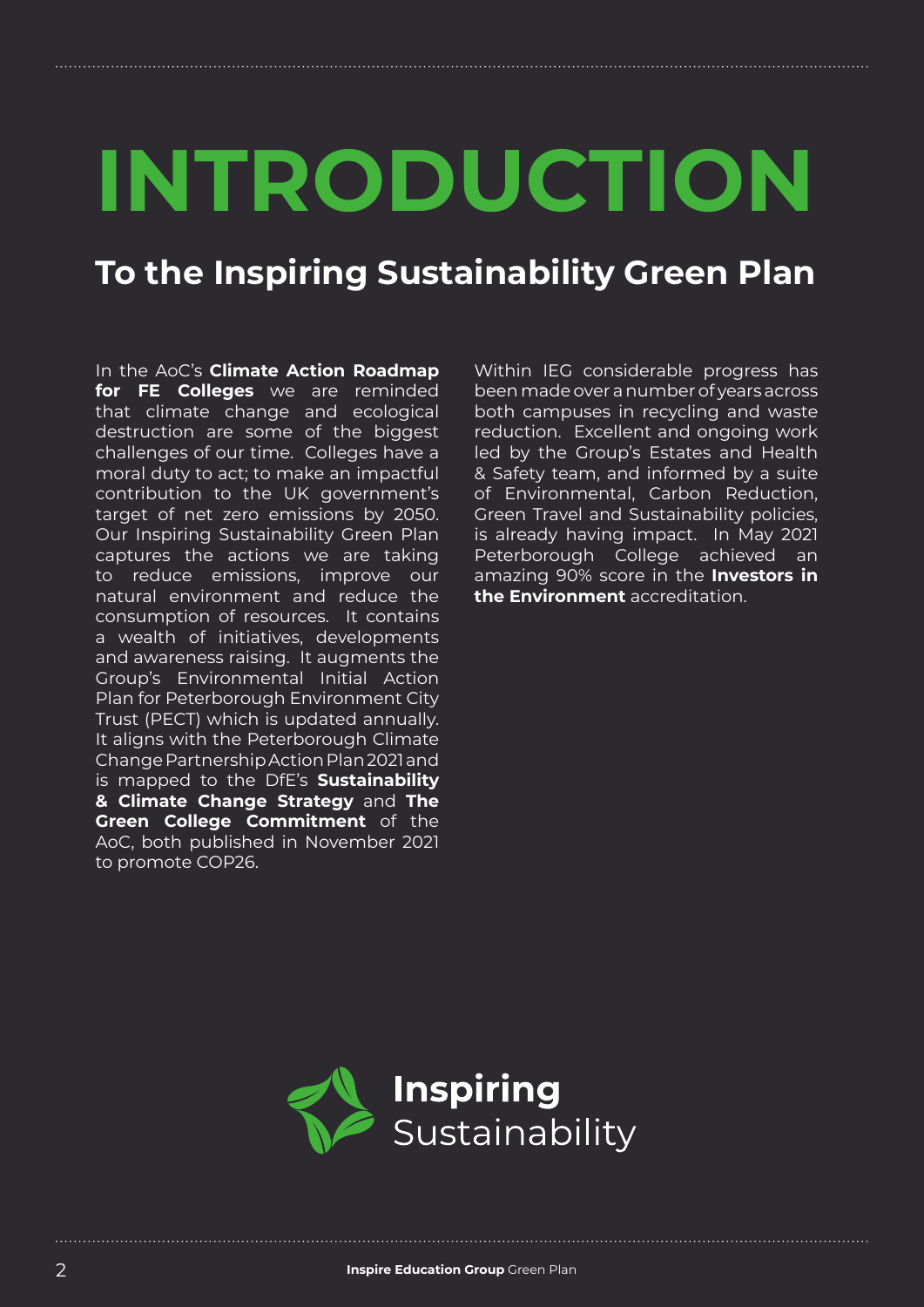In Spring 2021 IEG published its **Streamlined Energy and Carbon Report 2019/20** which set out the following baselines against which to measure progress:

|                                                      | <b>Inspire</b><br>Education Group | Peterborough<br>College | <b>Stamford</b><br>College |
|------------------------------------------------------|-----------------------------------|-------------------------|----------------------------|
| <b>Gross Emissions</b>                               | 1542                              | 815                     | 727                        |
| Tonnes CO <sub>2</sub> Per<br><b>Member of Staff</b> | 1.66                              | 1.24                    | 2.67                       |

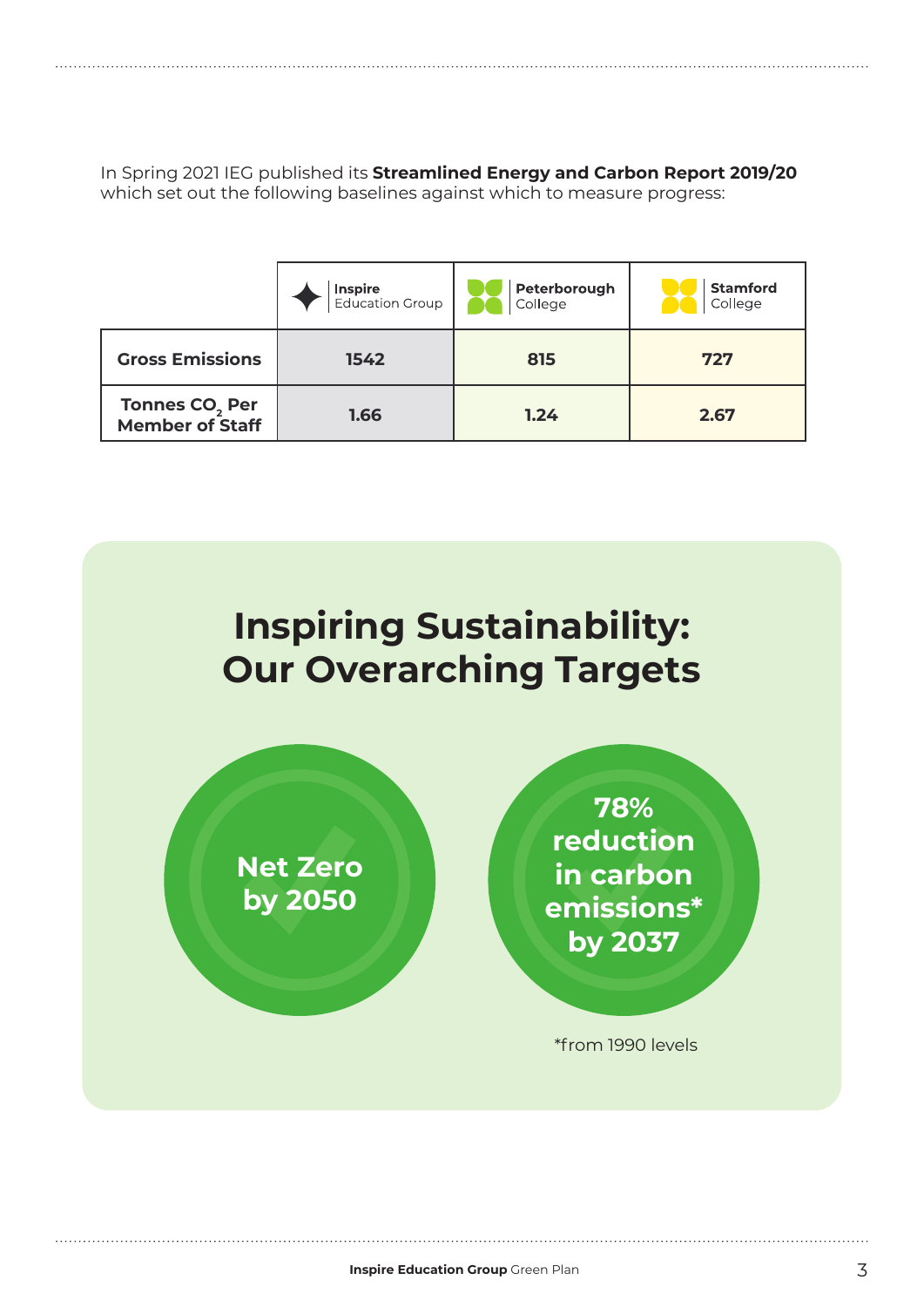| <b>Key</b><br><b>Areas</b> | <b>Our Actions</b>                                                                                            | Mapped to DfE<br>Sustainability<br>Strategy* | Mapped to AoC<br>Green College<br>Commitment** | <b>Achieved</b><br><b>By</b> | <b>Green Group</b><br><b>Lead</b>        | <b>Responsible</b><br><b>Department</b> |
|----------------------------|---------------------------------------------------------------------------------------------------------------|----------------------------------------------|------------------------------------------------|------------------------------|------------------------------------------|-----------------------------------------|
|                            | Target: 2% carbon reduction<br>year on year                                                                   |                                              |                                                | Annual                       | Jacqui Fleming<br>Louise Perry           | Estates/H&S,<br>Procurement             |
|                            | Replace company car fleet with<br>electric alternatives                                                       | $\checkmark$                                 | $\checkmark$                                   | Annual                       | Jacqui Fleming<br>Louise Perry           | Estates/H&S,<br>Procurement             |
|                            | Power saving features for auto<br>turn off desktop PCs to be<br>applied via Group Policy                      | V                                            |                                                | Dec 2021                     | Luke Stedman<br>Lynton Towler            | <b>IT Services</b>                      |
|                            | Replace classroom desktop PCs<br>with Chromebooks                                                             | $\checkmark$                                 |                                                | Sept 2022                    | Luke Stedman<br>Stephan Turnbull         | <b>IT Services</b>                      |
|                            | Investigate/install electric<br>charging points for cars                                                      | $\checkmark$                                 |                                                | May 2022                     | Louise Perry                             | Finance                                 |
|                            | Promote Cycle to Work Scheme                                                                                  |                                              |                                                | Ongoing                      | Kathryn Gabbitus                         | <b>HR</b>                               |
| Emissions<br>Reducing      | Investigate Salary Sacrifice<br>Scheme for electric vehicles                                                  |                                              | $\checkmark$                                   | May 2022                     | Kathryn Gabbitus                         | <b>HR</b>                               |
|                            | Investigate agile working<br>options with a view to<br>formalising 'work from home'<br>arrangements           |                                              |                                                | Sept 2022                    | Kathryn Gabbitus                         | <b>HR</b>                               |
|                            | Consider Ascentis L1/2 Award in<br>Environmental Sustainability for<br>L1 Media students                      | $\checkmark$                                 |                                                | Jan 2022                     | Chris Bryant                             | Curriculum                              |
|                            | Set up a Green Newsfeed on<br>IEG Insights (staff intranet)                                                   |                                              |                                                | Nov 2022                     | Chris Bryant                             | n/a                                     |
|                            | Embed sustainability within the<br>Tutorial programme e.g. Carbon<br>Literacy Certificate                     |                                              |                                                | Sept 2022                    | Janet Meenaghan<br>Angela O'Reilly       | Curriculum                              |
|                            | Develop additional<br>sustainability modules/courses<br>for the 2022/23 Curriculum Plan                       |                                              |                                                | Sept 2022                    | Janet Meenaghan<br>Angela O'Reilly       | Curriculum                              |
|                            | Work with Student Union<br>Environmental Officers to<br>drive awareness raising and<br>sustainability actions |                                              |                                                | Ongoing                      | Lisa Nightingale-<br>Gepp<br>Kerry Green | Student<br>Experience                   |
|                            | Set up an Environmental<br>Suggestion Box and report<br>ideas to the Student Councils<br>for action           |                                              |                                                | Ongoing                      | Lisa Nightingale-<br>Gepp<br>Kerry Green | Student<br>Experience                   |
|                            | Promote sustainable food<br>options - meat free days                                                          | $\checkmark$                                 | $\checkmark$                                   | Jan 2022                     | Rich Kay                                 | Catering                                |
|                            | Create an environmental<br>page on the Student Hub to<br>share information and raise<br>awareness             |                                              |                                                | Ongoing                      | Lisa Nightingale-<br>Gepp<br>Kerry Green | Student<br>Experience                   |
|                            | Internal audit schedule<br>to include an audit of<br>environmental reporting<br>within IEG                    |                                              |                                                | June 2022                    | Louise Perry                             | Group Exec                              |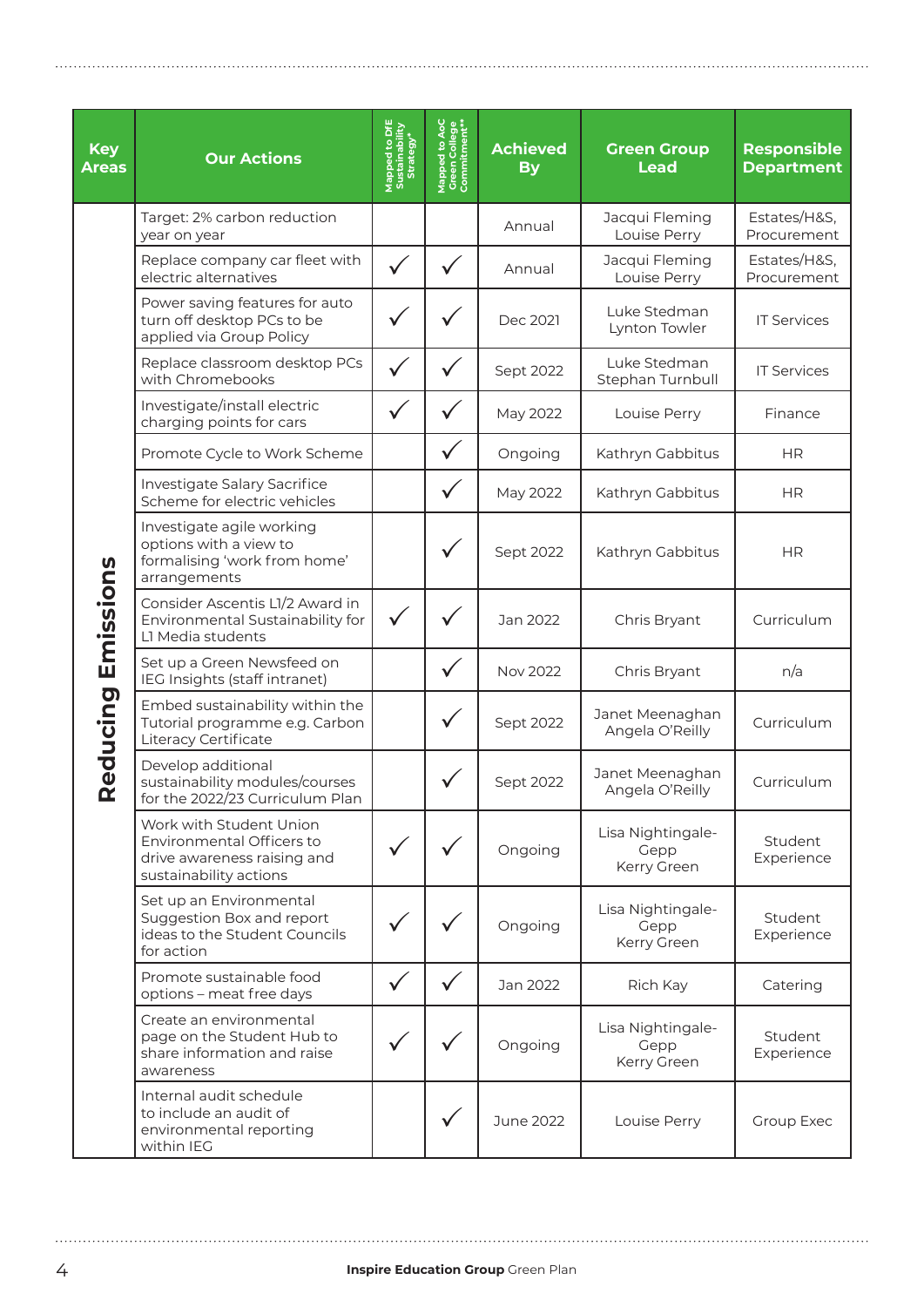| <b>Key</b><br><b>Areas</b>        | <b>Our Actions</b>                                                                                                      | Mapped to DfE<br>Sustainability<br>Strategy* | Mapped to AoC<br>Green College<br>Commitment** | <b>Achieved</b><br><b>By</b> | <b>Green Group</b><br><b>Lead</b> | <b>Responsible</b><br><b>Department</b> |
|-----------------------------------|-------------------------------------------------------------------------------------------------------------------------|----------------------------------------------|------------------------------------------------|------------------------------|-----------------------------------|-----------------------------------------|
| Improving our Natural Environment | Tree planting on both<br>campuses to offset paper use                                                                   | ✓                                            |                                                | Annual                       | Jacqui Fleming                    | Estates/H&S                             |
|                                   | Engage with environmental<br>groups such as Woodland<br>Trust to encourage biodiversity<br>through planting             |                                              |                                                | Ongoing                      | Dan Lee                           | n/a                                     |
|                                   | Create an end-of-year Green<br>Festival to include short film, art<br>exhibition, rewilding workshops,<br>tree planting |                                              |                                                | June 2022                    | Gary Rake                         | Creative Arts<br>and Land               |
|                                   | Continue paper and cardboard<br>recycling policies alongside<br>toners, containers and<br>consumables                   |                                              |                                                | Ongoing                      | Luke Stedman                      | <b>IT Services</b>                      |
|                                   | IT waste - broken keyboards,<br>mice, power cords etc. to be<br>recycled wherever possible to<br>reduce landfill        |                                              |                                                | Ongoing                      | Luke Stedman                      | <b>IT Services</b>                      |
|                                   | Wild flower planting on green<br>areas where there is little/no<br>footfall - banks etc.                                |                                              |                                                | Apr 2022                     | Marilyn Kennedy<br>Jacqui Fleming | <b>Estates</b>                          |
|                                   | Install bug houses made by<br>students                                                                                  |                                              |                                                | <b>July 2022</b>             | Marilyn Kennedy<br>Laura Rees     | <b>SEND</b>                             |
|                                   | Install bat boxes (identify best<br>locations)                                                                          |                                              |                                                | <b>July 2022</b>             | Marilyn Kennedy<br>Jacqui Fleming | <b>Estates</b>                          |
|                                   | Make and install wind chimes<br>to scare pigeons away from the<br>estate                                                |                                              |                                                | Jan 2022                     | Chris Bryant<br>Laura Rees        | <b>SEND</b>                             |
|                                   | Terracycle (crisp packet<br>recycling project) to be<br>undertaken by Pathways<br>students                              |                                              |                                                | Feb 2022                     | Marilyn Kennedy<br>Laura Rees     | <b>SEND</b>                             |
|                                   | Review Ascentis L1 Award in<br>Preventing Plastic Pollution for<br>L1 Media students                                    |                                              |                                                | Jan 2022                     | Chris Bryant                      | Curriculum                              |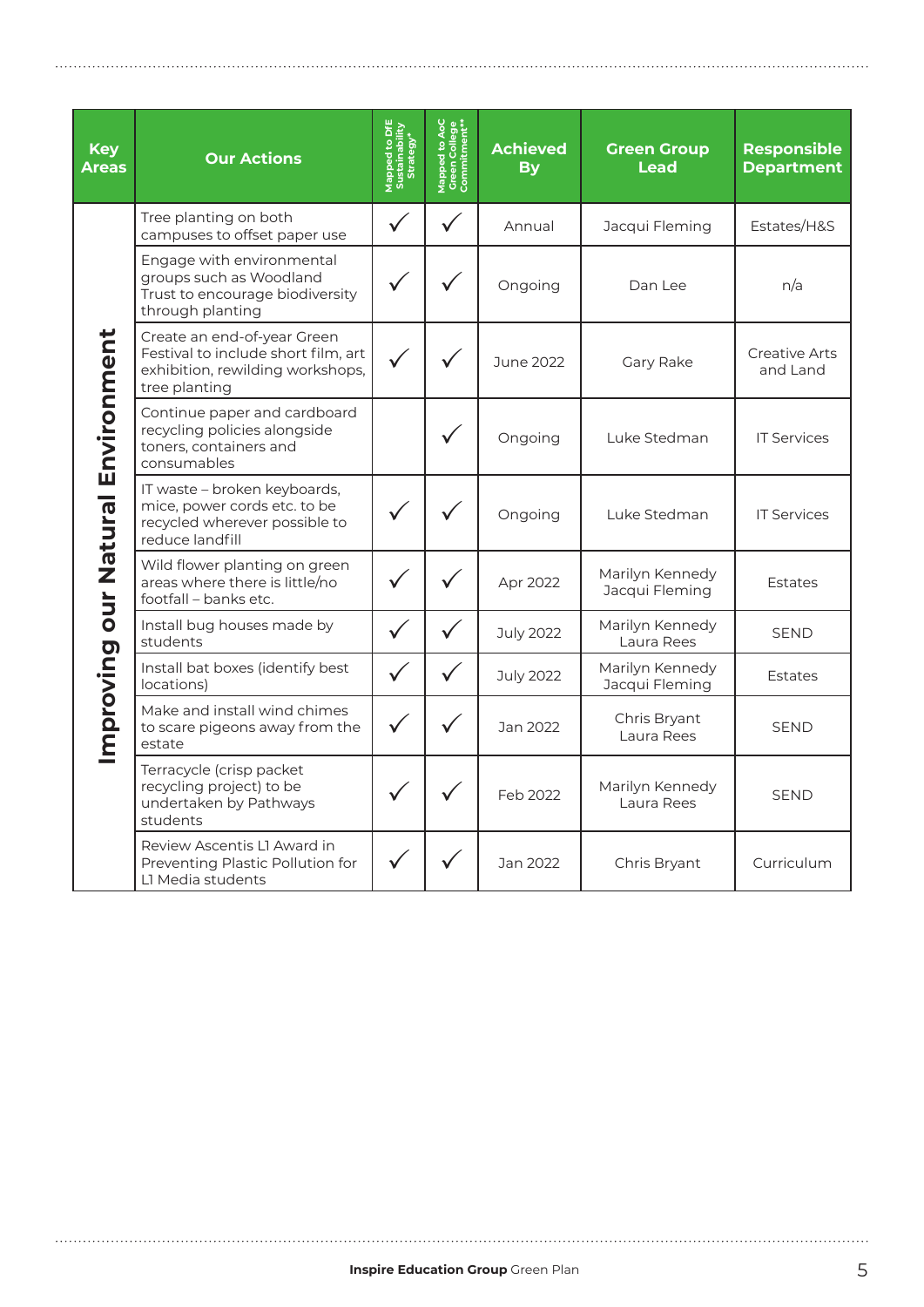| <b>Key</b><br><b>Areas</b>                                      | <b>Our Actions</b>                                                                                                                                                    | Mapped to DfE<br>Sustainability<br>Strategy* | Mapped to AoC<br>Green College<br>Commitment** | <b>Achieved</b><br><b>By</b> | <b>Green Group</b><br><b>Lead</b>        | <b>Responsible</b><br><b>Department</b>     |
|-----------------------------------------------------------------|-----------------------------------------------------------------------------------------------------------------------------------------------------------------------|----------------------------------------------|------------------------------------------------|------------------------------|------------------------------------------|---------------------------------------------|
|                                                                 | More sustainable purchasing and<br>working with local companies who<br>support our environmental value                                                                |                                              |                                                | Annual                       | Louise Perry<br>Jacqui Fleming           | Procurement<br><b>Estates</b>               |
|                                                                 | Liaise with UCP campus and Art<br>Technicians to reduce consumables,<br>e.g. within Photography                                                                       |                                              |                                                | Ongoing                      | Dan Lee                                  | Curriculum                                  |
|                                                                 | Source options for reusable/<br>recyclable catering packing                                                                                                           |                                              |                                                | Ongoing                      | Rich Kay                                 | Catering                                    |
| Resources<br>bf<br>onsumption<br>$\overline{O}$<br>Reducing the | Implement Papercut across<br>Peterborough and UCP campuses<br>to raise awareness of paper<br>consumption and consumable costs,<br>and reduce photocopying             |                                              |                                                | Jan 2022                     | Louise Perry<br>Rob Cottrell             | <b>Print Services</b><br><b>IT Services</b> |
|                                                                 | All end-of-life hardware to be<br>recycled in line with the appropriate<br>WEEE directive, enabling recyclable<br>materials to be broken down into<br>component parts |                                              |                                                | Ongoing                      | Luke Stedman<br>Rob Cottrell             | <b>IT Services</b>                          |
|                                                                 | Replace LTO plastic cartridge tapes<br>and ribbons for backing up data with<br>digital cloud solution                                                                 |                                              |                                                | Nov 2021                     | Luke Stedman<br>Sean Glover              | <b>IT Services</b>                          |
|                                                                 | Implement full hardware and<br>peripheral recycling - returning all<br>equipment, bags and additional<br>peripherals to IT for re-distribution                        |                                              |                                                | Ongoing                      | Luke Stedman<br>Rob Cottrell             | <b>IT Services</b>                          |
|                                                                 | Reduce the amount of paper used<br>within HR                                                                                                                          |                                              |                                                | Ongoing                      | Kathryn Gabbitus                         | <b>HR</b>                                   |
|                                                                 | Install timing mechanisms for<br>standalone heaters (e.g. IAG pods,<br>Melbourne Road seating area)                                                                   |                                              |                                                | Nov 2021                     | Jacqui Fleming                           | Estates/H&S                                 |
|                                                                 | Pilot the Eco Schools 'Green Flag'<br>initiative                                                                                                                      |                                              |                                                | Dec 2021                     | Chris Bryant                             | Curriculum                                  |
|                                                                 | Replace plastic bottles with water<br>jugs at all college meetings and<br>events                                                                                      |                                              | $\checkmark$                                   | Immediate                    | Janet Meenaghan                          | Group Exec                                  |
|                                                                 | Reduce sale of plastic bottles in<br>Refectory, Bistro and vending<br>machines; promote cans, water<br>fountains                                                      |                                              | $\checkmark$                                   | <b>July 2022</b>             | Marilyn Kennedy<br>Rich Kay              | Catering                                    |
|                                                                 | Recycle old furniture/give to charities                                                                                                                               |                                              | $\checkmark$                                   | Ongoing                      | Jacqui Fleming                           | <b>Estates</b>                              |
|                                                                 | Use coffee grinds for garden areas or<br>give away                                                                                                                    |                                              | $\checkmark$                                   | Feb 2022                     | Rich Kay<br>Jacqui Fleming               | Catering<br><b>Estates</b>                  |
|                                                                 | Promote free sustainable period<br>products for students                                                                                                              | $\checkmark$                                 | $\checkmark$                                   | Ongoing                      | Lisa Nightingale-<br>Gepp, Kerry Green   | Student<br>Experience                       |
|                                                                 | Consider paper/plastics recycling bins<br>for classrooms                                                                                                              |                                              |                                                | Feb 2022                     | Marilyn Kennedy<br>Jacqui Fleming        | <b>Estates</b>                              |
|                                                                 | Avoid use of embroidered names on<br>Student uniforms and set up a 'new<br>to you' shop to recycle uniforms from<br>one year group to another                         |                                              | ✓                                              | Ongoing                      | Lisa Nightingale-<br>Gepp<br>Kerry Green | Curriculum,<br>Student<br>Experience        |
|                                                                 | Install clothes swap rail in Bistro                                                                                                                                   | ⋎                                            |                                                | Ongoing                      | Kerry Green                              | Student<br>Services                         |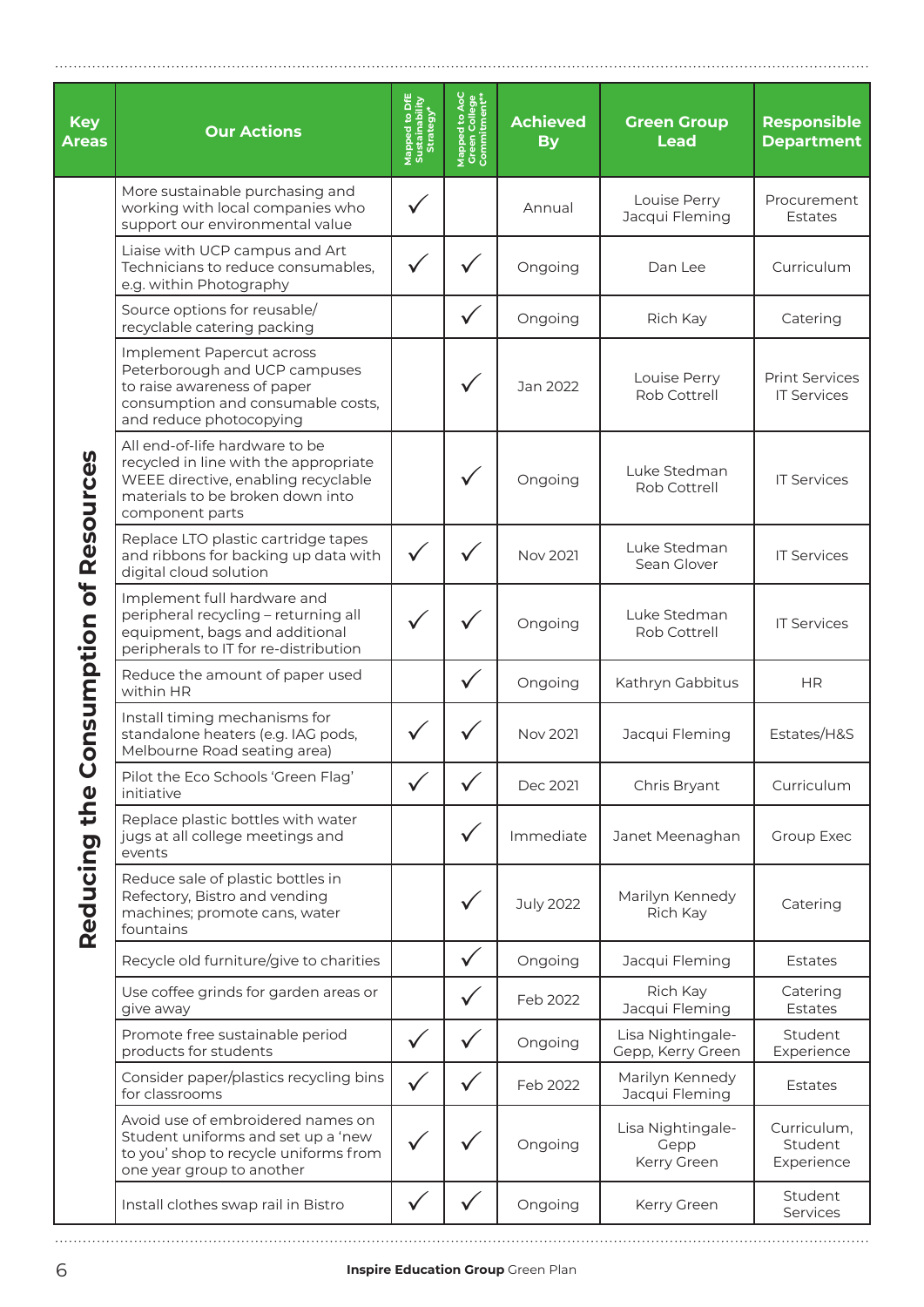### \* **Sustainability & Climate Change Strategy**

DfE draft, November 2021:

- Procurement
- Estates/builds
- Adult Education including Apprenticeships and HTQs
- Teacher Training
- Raising Awareness.

#### \*\* **The Green College Commitment**

AoC, November 2021:

- Delivering green skills and supporting green jobs
- Educating students and communities to build a more sustainable future
- Developing net zero campuses and building resilience to environmental change.